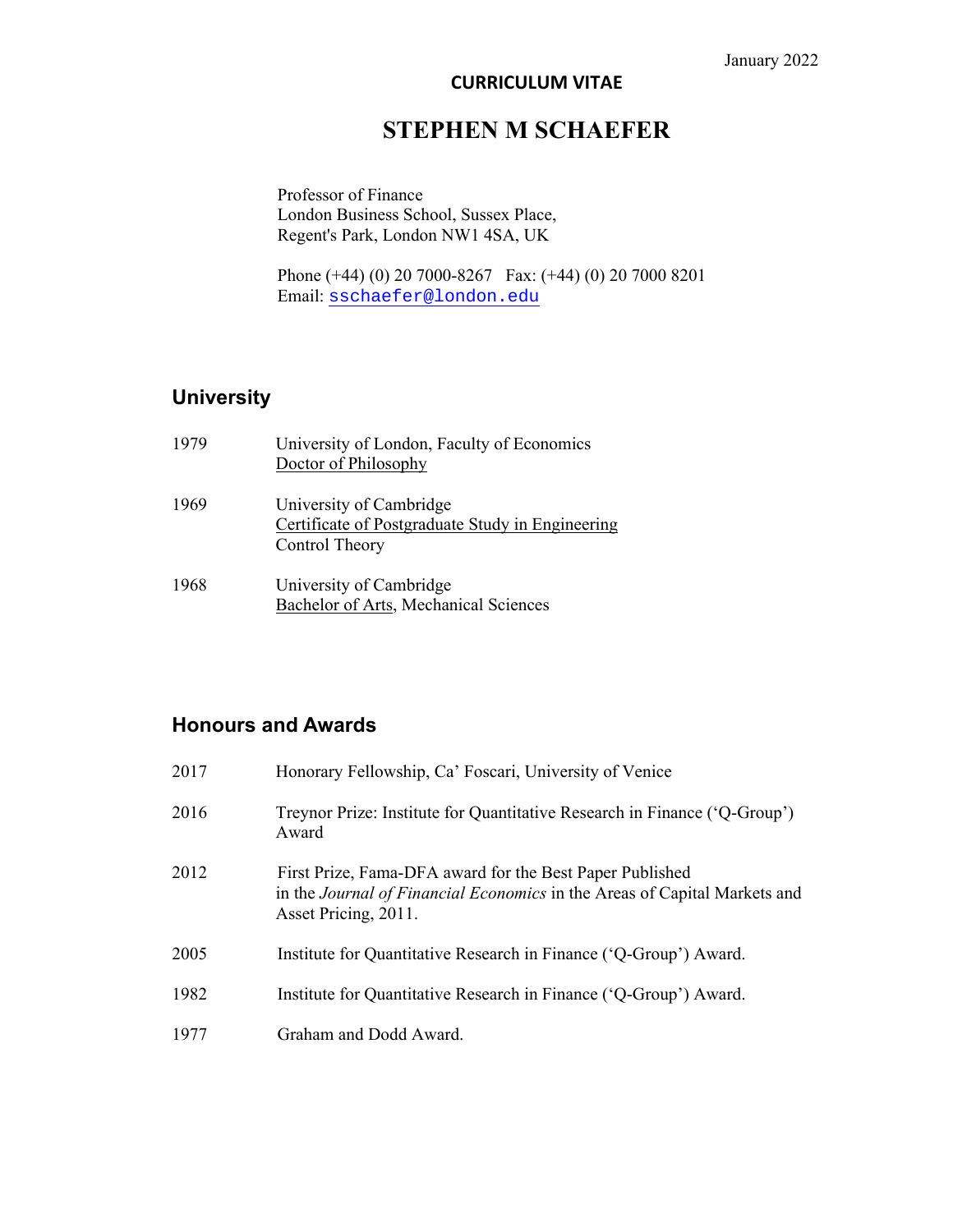## **Career**

| $2016 -$      | Academic Director (Lead), AQR Asset Management Institute, London<br><b>Business School</b>                   |
|---------------|--------------------------------------------------------------------------------------------------------------|
| $2012 - 2016$ | Deputy Dean, Faculty, London Business School                                                                 |
| $2010 - 2011$ | Deputy Dean, Faculty, London Business School                                                                 |
| $2004 - 2005$ | Deputy Dean, Research, London Business School                                                                |
| $2004 - 2005$ | Governor, London Business School                                                                             |
| $2001 - 2004$ | Faculty Governor, London Business School                                                                     |
| 1992 - 1995   | Faculty Governor, London Business School                                                                     |
| 1992 - 1995   | Research Dean, London Business School                                                                        |
| 1985 - 1992   | Director, Institute of Finance and Accounting and Chair, Finance<br>Subject Area, London Business School     |
| $1985 -$      | Professor of Finance, London Business School                                                                 |
| 1998 - 2003   | Tokai Bank Professor of Finance, London Business School                                                      |
| 1985 - 1998   | Esmée Fairbairn Professor of Finance, London Business School                                                 |
| 1981 - 1985   | Senior Research Fellow, London Business School.                                                              |
| 1979-1981     | Stanford University, Graduate School of Business. Assistant Professor                                        |
| 1970-1978     | London Business School. Research Officer/Senior Research<br>Officer/Lecturer and Prudential Research Fellow. |

# **Visiting Appointments**

| 2017 (Jan/Feb)   | Visiting Professor, Melbourne Business School                                                                               |
|------------------|-----------------------------------------------------------------------------------------------------------------------------|
| $2016$ (Nov/Dec) | Visiting Professor, University of New South Wales                                                                           |
| 2011 (Dec)       | Visiting Professor, Graduate School of Business, Stanford University.                                                       |
| 2011 (Oct/Nov)   | Visiting Professor, Einaudi Institute for Economics and Finance, Rome                                                       |
| 2008 (October)   | Visiting Professor, Graduate School of Business, Stanford University.                                                       |
| 1996             | Visiting Professor, University of Cape Town                                                                                 |
| 1991 (Mar/Jun)   | Cassa di Risparmio di Venezia Visiting Professor, Dipartmento di<br>March-June Economiche, Universitá di Venezia<br>Scienze |
| 1985 (Summer)    | Leslie Wong Visiting Professor, University of British Columbia                                                              |
| 1982-2009        | Guest Lecturer. International Centre Fame, Geneva.                                                                          |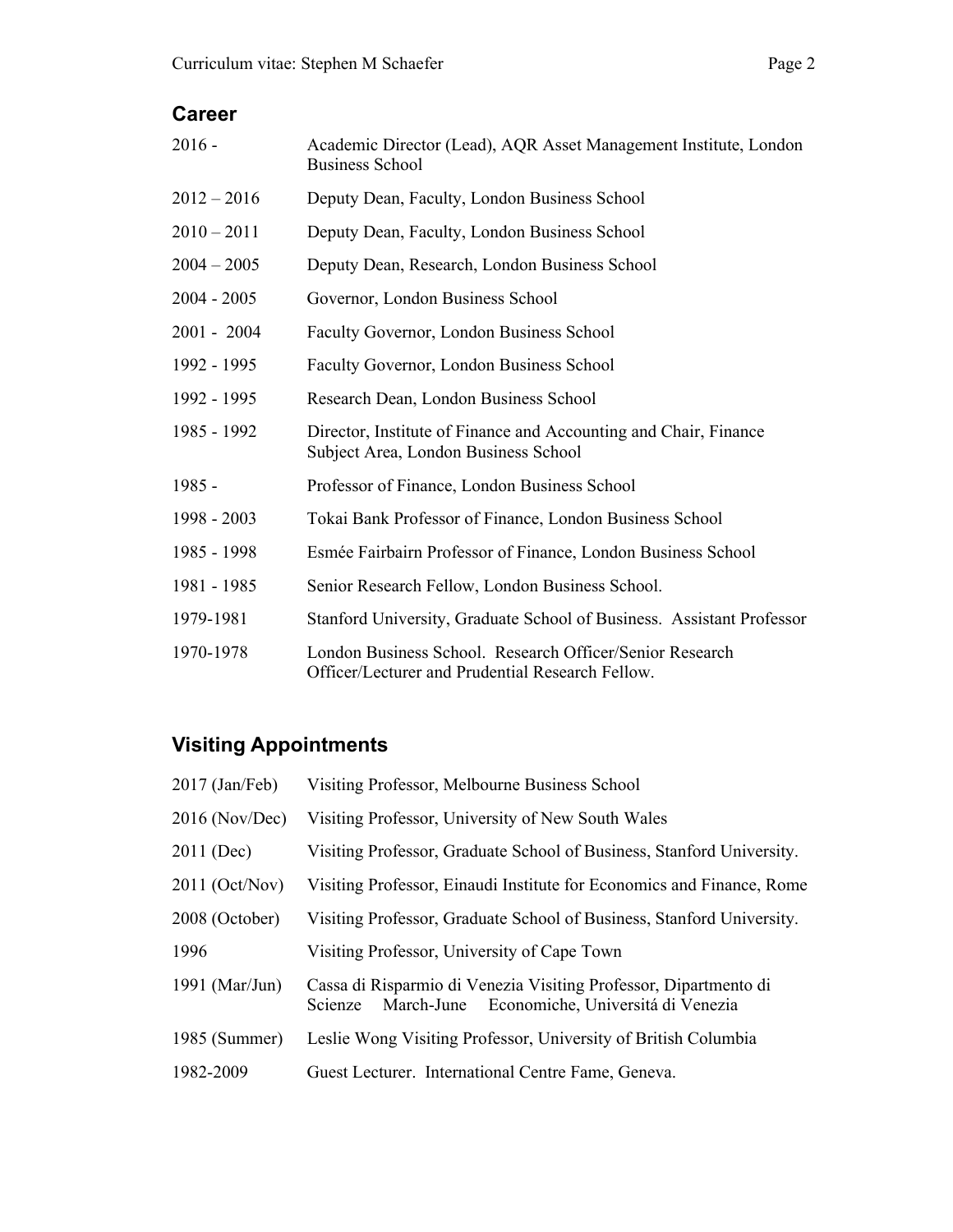| $1977$ (Sep/Dec) | Visiting Assistant Professor of Finance, Schools of Business<br>Administration. University of California, Berkeley. |
|------------------|---------------------------------------------------------------------------------------------------------------------|
| 1977 (Mar/Aug)   | Visiting Assistant Professor of Finance, Graduate School of Business.<br>University of Chicago.                     |
| 1976             | Visiting Professor. University of Bergamo, Italy.                                                                   |

# **Other professional activities**

| 2017        | Member of audit review panel, College of Management, Ecole<br>Polytechnique Fédérale de Lausanne.                                                                                                                       |
|-------------|-------------------------------------------------------------------------------------------------------------------------------------------------------------------------------------------------------------------------|
| $2012 - 15$ | Consortium on Systemic Risk Analytics, Academic Advisory Board                                                                                                                                                          |
| 2009-10     | Member of EU Commission Expert Committee "State aid assessment of<br>valuations of impaired assets and asset relief measures"                                                                                           |
| $2006 - 08$ | Member, National Advisory Board, Isaac Newton Institute for the<br>Mathematical Sciences, University of Cambridge                                                                                                       |
| $2005 - 15$ | Advisory Board, Centre for International Macroeconomics and Finance,<br>University of Cambridge                                                                                                                         |
| $2004 - 12$ | Member, Moody's Academic Advisory and Research Committee                                                                                                                                                                |
| $2002 - 12$ | Member, Fondation, Banque de France, Scientific Committee                                                                                                                                                               |
| $2001 -$    | Member: Financial Economists Roundtable                                                                                                                                                                                 |
| 1991-96     | The Securities and Futures Authority (SFA), Independent Board Member<br>1991-96 Member Capital Committee (1991-96), Deputy Chairman, Capital<br>Committee (1993-1994), Member Finance Committee (1993-96)               |
|             | (The SFA, formed in 1991 as a result of a merger between TSA and the<br>corresponding futures regulator, the AFBD, was the main regulator of the<br>securities and derivatives trading and broking industry in the UK). |
| 1989-91     | The Securities Association (TSA), Independent Board Member, Member<br>Capital Committee (1990-91)                                                                                                                       |
| 1984-1986   | Associate Director, Centre for Economic Policy Research (Research<br>Programme in Financial Institutions and Markets).                                                                                                  |
| 1984-1987   | Research Fellow, Centre for Economic Policy Research.                                                                                                                                                                   |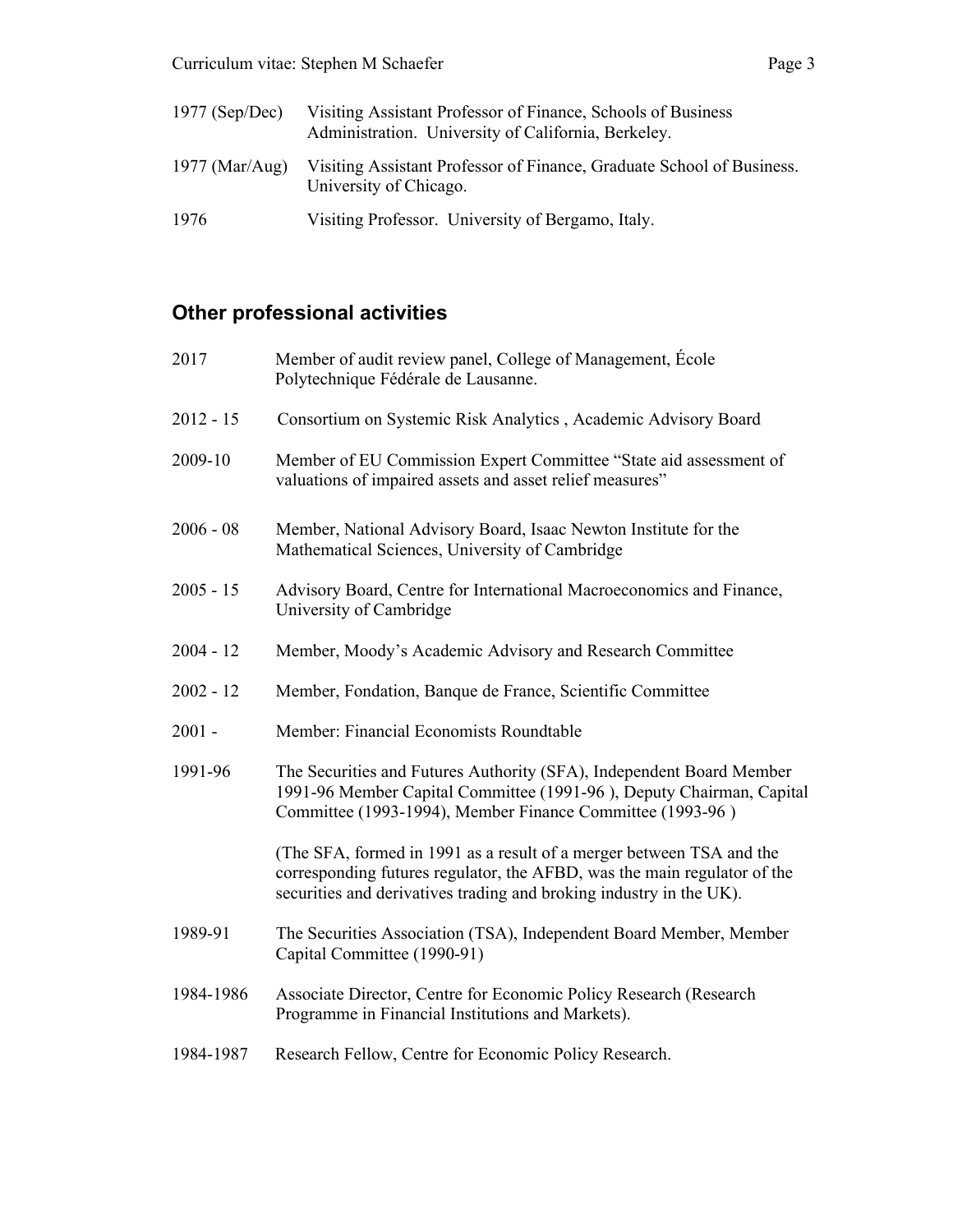#### **Editorial Boards etc.**

- 2000 Co- Editor (with Darrell, Duffie, Stanford University), Princeton Series in Finance, Princeton University Press.
- 1999 2016 Editorial Board, Economic Notes
- 1998 2004 Editorial Board, European Financial Services Law
- 1997 Editorial Board, International Journal of Theoretical and Applied Finance
- 1996 2004 Editorial Board, Review of Derivatives Research
- 1996 2004 Editorial Board, Asia-Pacific Financial Markets
- 1996 2004 Editorial Board, European Finance Review, (Journal of the European Finance Association)
- 1993 2004 Editorial Board, Indian Review of Finance
- 1993 2016 Editorial Board, Research in Economics (formerly Ricerche Economiche).
- 1991 Editorial Board, Journal of Fixed Income.
- 1988 -1991 Advisory Board Investment Management Review
- 1984-1985 Joint organiser: ESRC financed International conference on Corporate Finance, Oxford, September 1985.
- 1983-1988 Associate Editor, Finance. (Revue de l'Association Francaise de Finance).
- 1983-1988 Associate Editor, Journal of Finance.
- 1982 Member, Nominating Committee, American Finance Association.
- 1976 -1979 Council Member, European Finance Association.
- Ad hoc Referee for *Journal of Financial Economics*, *Journal of Finance*, *Journal of Financial and Quantitative Analysis*, *Economic Journal*, and for other journals in finance and economics.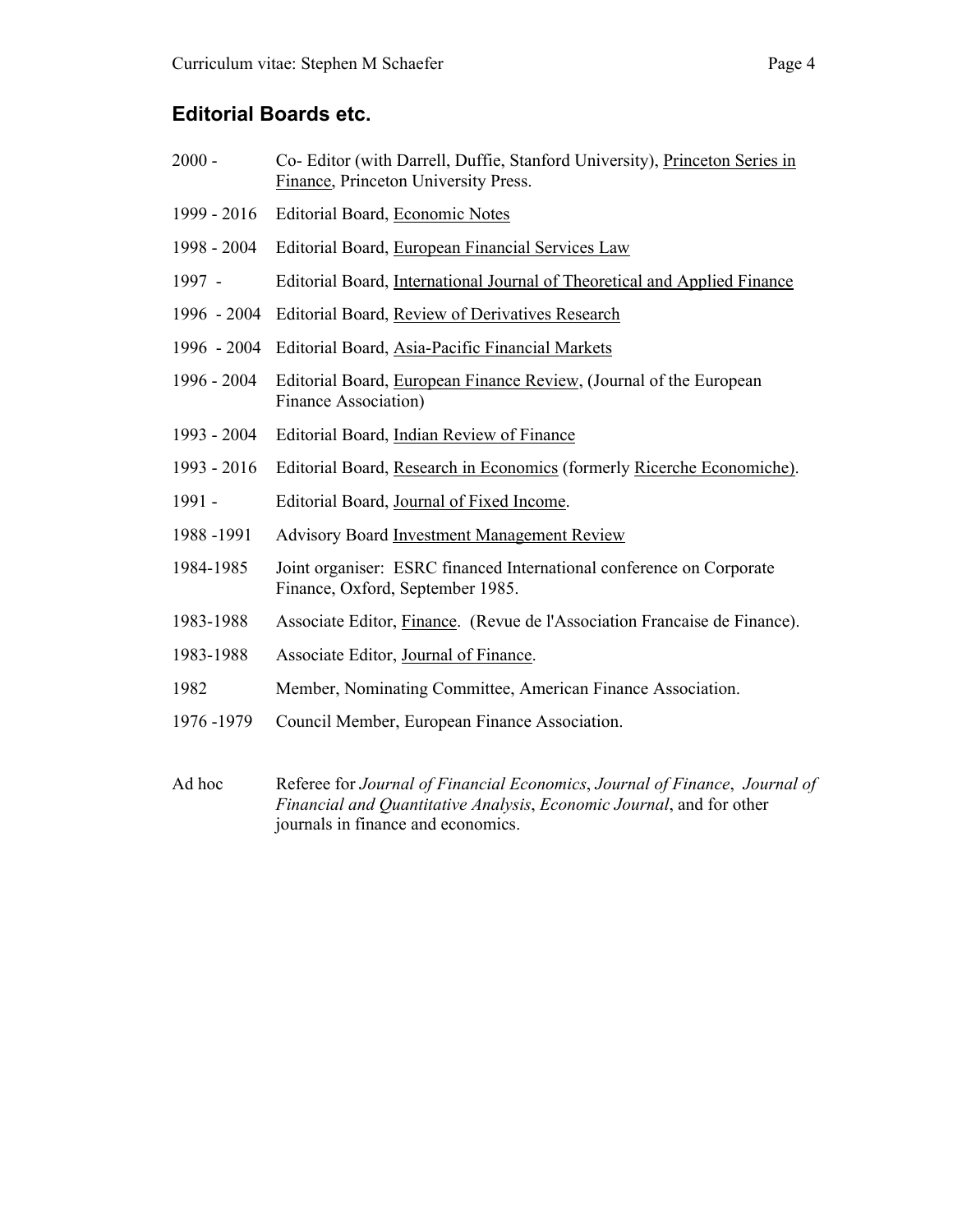## **Publications**

#### **Books**

- 1. *The Foundations of Continuous Time Finance*, S.M. Schaefer (Ed.), Edward Elgar, 2001.
- 2. *Recent Developments in Corporate Finance*, J Edwards, J R Franks, C Mayer & S M Schaefer (Eds.), Cambridge University Press, 1986.

## **Articles: published and forthcoming**

- 1. "The Myth of the Credit Spread Puzzle", (with Peter Feldhütter), *The Review of Financial Studies*, Vol. 31, No. 8 (2018), Pages 2897-2942.
- 2. "Liquidity Risk and Correlation Risk: A Clinical Study of the General Motors and Ford Downgrade of May 2005", (with Viral V. Acharya and Yili Zhang), *Quarterly Journal of Finance*, Vol. 5, No. 2, (2015).
- 3. "Macroeconomic effects of corporate default crisis: A long-term perspective", (with Kay Giesecke, Francis A. Longstaff, and Ilya Strebulaev), *Journal of Financial Economics* Volume 111 (2014), Pages 297-310).
- 4. "The Efficient Market Theory and Evidence: Implications for Active Investment Management", (with Andrew Ang and William N. Goetzmann) *Foundations and Trends® in Finance*: Vol. 5: No 3 (2011), pp 157-242.
- 5. "Corporate Bond Default Risk: A 150*−*Year Perspective", (with Kay Giesecke, Francis A. Longstaff, and Ilya Strebulaev), *Journal of Financial Economics*, Volume 102 (2011), Pages 233-250 (lead article and winner of first prize in Fama/DFA award for the Best Paper Published in the *Journal of Financial Economics* in the Areas of Capital Markets and Asset Pricing, 2011).
- 6. "Structural Models of Credit Risk are Useful: Evidence from Hedge ratios on Corporate Bonds", (with Ilya Strebulaev), *Journal of Financial Economics*, Vol. 90, (2008), pp. 1-19 (lead article).
- 7. "A Comparison of Alternative Non-parametric Estimators of the Short Rate Diffusion Coefficient" (with Roberto Renò and Antonio Roma), *Economic Notes*, Vol. 35, No. 3, pp. 227-252, (November) 2006.
- 8. "Pillar I vs. Pillar II in Basle II Under Risk Management" (with Loriana Pelizzon, U. Venice), in Mark Carey and Rene Stulz (Eds), *The Risks of Financial Institutions*, University of Chicago Press for NBER, 2006. Also published as NBER Working Paper 11666, September 2005.
- 9. "Asset pricing: derivative assets", in: *International Encyclopaedia of Social and Behavioral Sciences*, *Economics Section, Vol. 2, 833-40* (O. Ashenfelter, Ed.), Elsevier Science, (2001).
- 10. "Introduction", *The Foundations of Continuous Time Finance*, S.M. Schaefer (Ed.), Edward Elgar, 2001.
- 11. "Non-Linear Value-at-Risk" (with Mark Britten-Jones), *European Finance Review*, 2: 161-187, 1999. Reprinted in: *Risk* Management *and Regulation in Banking*, Dan Galai,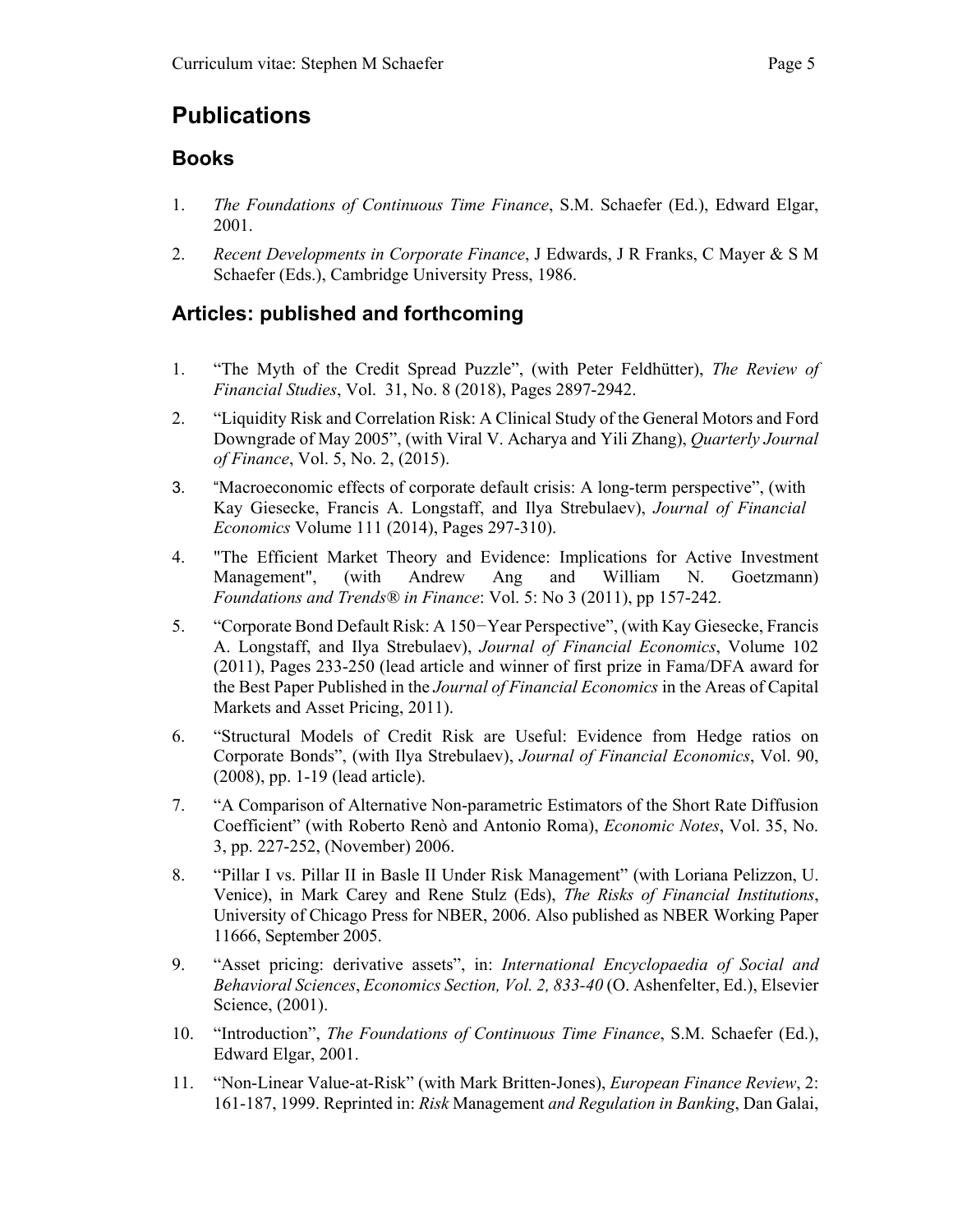David Ruthenberg, Marshall Sarnat and Ben Schreiber (eds.). Kluwer Academic Publishers, Boston ,1999.

- 12. "Robert Merton, Myron Scholes and the development of Derivative Pricing", Scandinavian Journal of Economics, Vol. 100, no. 2 (June), 1998.
- 13. "Competition Between Regulated Markets in London", European Securities Markets, Guido Ferrarini (ed.), Kluwer Law International, 1998, 205-212.
- 14. "The Direct and Compliance Costs of Financial Regulation", (with J.R Franks, and M. Staunton), Journal of Banking and Finance, Vol. 21, 11-12, (December, 1997), 1547- 72. Reprinted in: Issues in Derivative Instruments, Edward J. Swan (Editor), Institute of Advanced Legal Studies, Kluwer Law International, 1999.
- 15. "Ten Years of the Real Term Structure", (with R.H. Brown), Journal of Fixed Income, Vol. 5, No. 4, (March, 1996), 6-22.
- 16. "Equity Market Transparency on the London Stock Exchange", (with J.R. Franks), Journal of Applied Corporate Finance, Vol. 8, No. 1 (Spring, 1995), pp. 70-77.
- 17. "Interest Rate Volatility and the Term Structure", (with R.H. Brown), Philosophical Transactions of the Royal Society A, Vol. 347 (1994), pp 563-576. Reprinted in Howison S.D., F.P. Kelly and P. Wilmott (Eds), Mathematical Models in Finance, Chapman & Hall (1994).
- 18. "The Term Structure of Real Interest Rates and the Cox, Ingersoll and Ross Model" (with R.H. Brown), Journal of Financial Economics, Vol. 35 (1994) pp 3-42. Reprinted in The Debt Markets, Stephen A Ross (Ed.), Edward Elgar, 2000. Summary of paper published as "Beyond the Zero", Futures and Options World, December 1994, pp. 51- 53.
- 19. "Financial Regulation: The Contribution of the Theory of Finance", The Internationalisation of Capital Markets and Regulatory Response, J Fingleton (Ed), Graham & Trotham (1992) and also Lectures on Regulation 1992, Centre for Business Strategy Report, London Business School, 1992.
- 20. "Equity Market Transparency" (with J R Franks), Stock Exchange Quarterly, (Summer 1991), pp 7-11.
- 21. "Exchange Risk and International Diversification in Bond and Equity Portfolio", Journal of Business and Economics (1991), Vol. 43 pp 287-307.
- 22. "The Regulation of Banks and Securities Firms", European Economic Review 34 (1990), 587-597.
- 23. "Liability Matching", Chapter 6 in Ingrams, L. (Ed), International Bond Portfolio Management, Euromoney Publications, 1989.
- 24. "Time Dependent Variance and the Pricing of Bond Options" (with E S Schwartz) Journal of Finance Vol. XLII No 5 (Dec., 1987) pp 1113-1128.
- 25. "The Design of Bank Regulation and Supervision: Some Lessons from the Theory of Finance", in Threats to International Stability, R Portes and A K Swoboda (Eds) Cambridge University Press (1987) pp 91-104.
- 26. "Duration and Immunization: A Review of Theory, Performance and Applications", Midland Corporate Finance Journal, Vol., 2, No. 2 (Fall, 1984), pp 41- 59. Reprinted in The Debt Markets, Stephen A Ross (Ed.), Edward Elgar, 2000.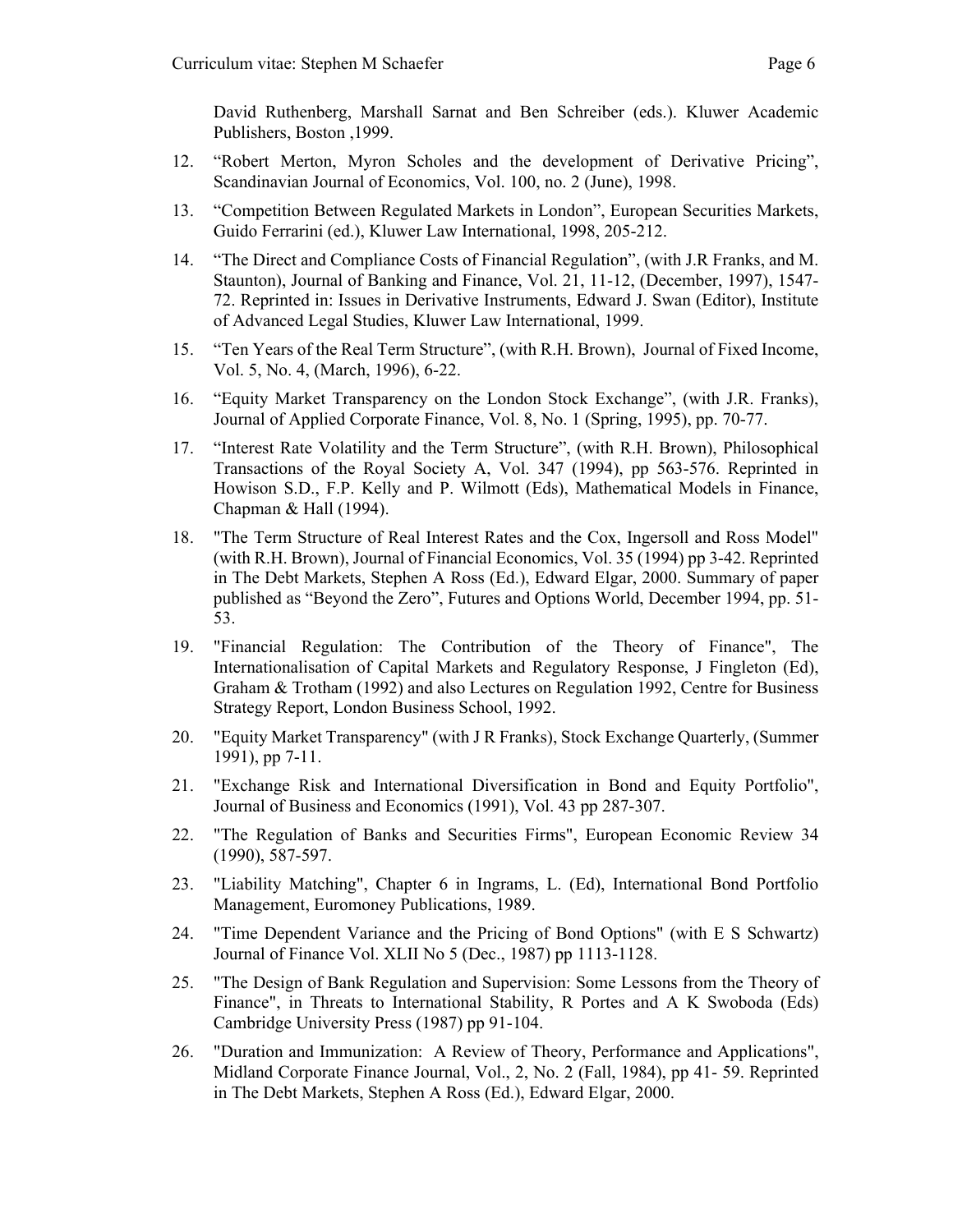- 27. "A Two-Factor Model of the Term Structure and an approximate Analytical Solution", with E S Schwartz, Journal of Financial and Quantitative Analysis, December, 1984.
- 28. "Continuous Price Processes in Frictionless Markets Have Infinite Variation", with J M Harrison and R Pittbladdo, Journal of Business, Vol. 57, No. 3 (July 1984), pp 353-365.
- 29. "The Dynamics of the Term Structure and Alternative Immunization Strategies" (with J Nelson) in Innovations in Bond Portfolio Management: Duration Analysis and Immunization. G O Bierwag, G G Kaufman and A Toevs (eds.) JAI Press 1983.
- 30. "Tax-Induced Clientele Effects in the Market for British Government Securities: Placing Bounds on Security Values in an Incomplete Market", Journal of Financial Economics, Vol. 10, No. 2 July 1982) pp 121- 159. Reprinted in The Debt Markets, Stephen A Ross (Ed.), Edward Elgar, 2000.
- 31. "Taxes and Security Market Equilibrium", in Financial Economics: Essays in Honor of Paul H Cootner, W F Sharpe and C M Cootner (Eds). Englewood C1iffs: N.J.: Prentice-Hall (1982), 159-178.
- 32. "Measuring a Tax Specific Term Structure of Interest Rates in the Market for British Government Securities", Economic Journal Vol. 91 (June 1981).
- 33. "The Influence of Tax-Induced Clientele Effects on Optimal Investment in Bonds" Proceedings of the Seminar on the Analysis of Security Prices. November 1977. Center for Research in Security Prices, Graduate School of Business, University of Chicago.
- 34. "The Problem with Redemption Yields", Financial Analysts Journal, July/August 1977. Reprinted in: Lorie J H and Brealey R A (Eds), Modern Developments in Investment Management, Holt, Rinehard and Winston, 1978.
- 35. "Term Structure with Uncertain Inflation" (with R A Brealey) Journal of Finance, Vol. 32, No. 2, May 1977.
- 36. "A Model for Bond Portfolio Improvement" (with S D Hodges) Journal of Financial and Quantitative Analysis. June 1977.
- 37. "Alternative Models of Systematic Risk" (with R A Brealey, S D Hodges and H Thomas) in: Elton E J and Gruber M J (Eds) International Capital Markets, North Holland 1975.
- 38. "On the Interpretation of the Geometric Mean" (with S D Hodges). Journal of Financial and Quantitative Analysis, June 1974.

## **Notes and discussion**

- 39. Discussion (of "Stock Markets", by Marco Pagano and Ailsa Roell), Economic Policy, Vol. 10 (April 1990) pp 108-110.
- 40. "Taxation and Bond Market Equilibrium in a World of Uncertain Future Interest Rates: Comment", Journal of Financial and Quantitative Analysis, Vol. 16, No. 5 (December 1981).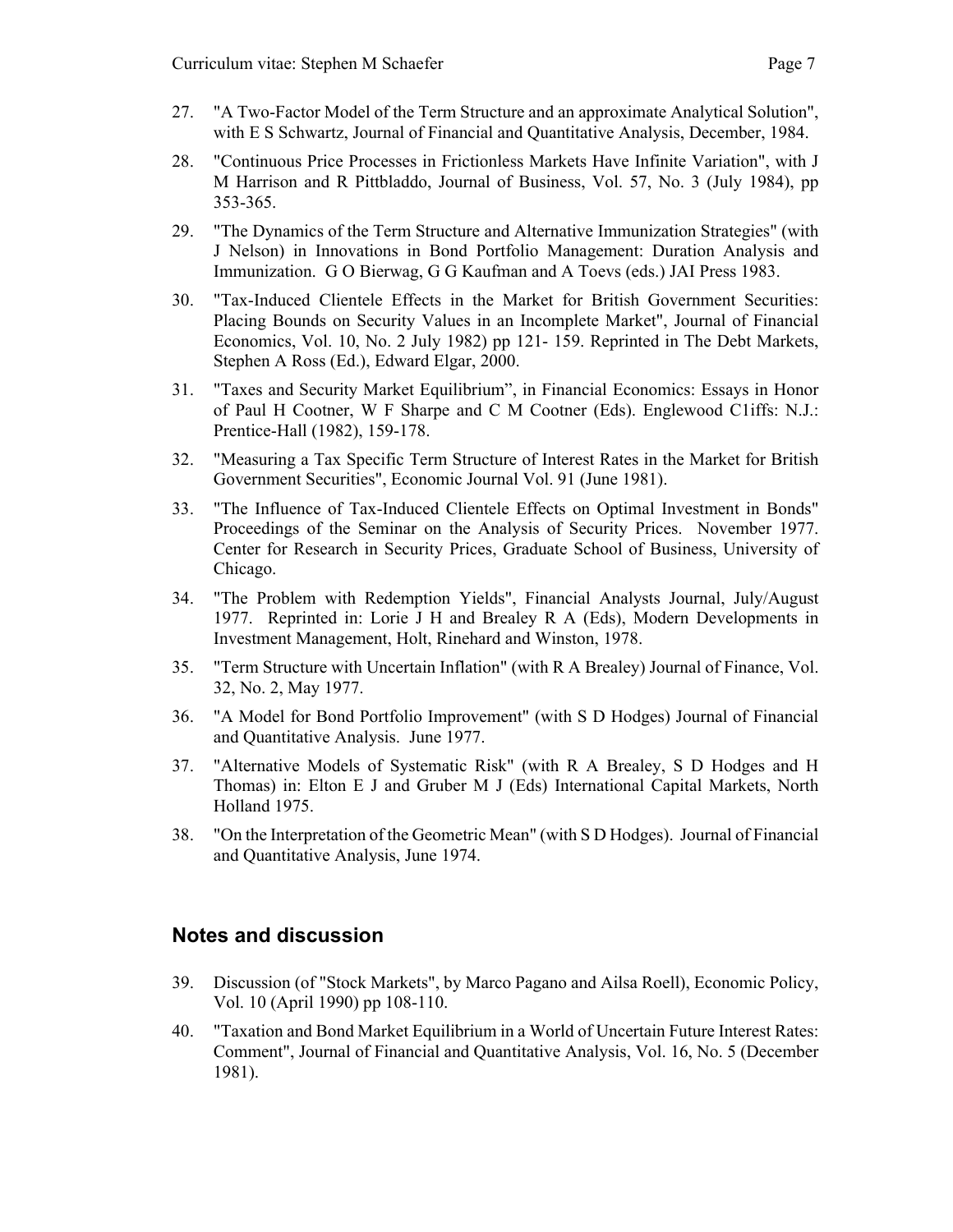- 41. Discussion (of "Analyzing Convertible Bonds", by M J Brennan and E S Schwartz), Journal of Financial and Quantitative Analysis. Vol., XV, No. 4 (November 1980) pp 931-932.
- 42. Discussion (of "Conditional Predictions of Bond Prices and Returns by M J Brennan and E S Schwartz), Journal of Finance, Vol. 35 (May 1980), No. 2.

## **Current Working Papers**

- 43. "Debt Dynamics and Credit Risk", (with Peter Feldhütter). November, 2020. Presented at WFA, 2020. Available at SSRN: https://ssrn.com/abstract=3410079. **Revise and resubmit,** *Journal of Financial Economics*.
- 44. "Bond Risk Premia: the Information in Really Long-Maturity Forward Rates", (with Andrea Berardi and Roger Brown). January, 2021 Available at SSRN: https://papers.ssrn.com/sol3/papers.cfm?abstract\_id=3778178.

## **Long Term Working Papers**

- 45. "Risk in Capital Structure Arbitrage", Working paper, June 2006. Presented at VIth International Conference, "Asset Returns and Firm Policies", Verona, June 2006
- 46. "Do Risk Management and Regulation Reduce Risk in Banking?", (with Loriana Pelizzon, U. Padua). Presented Western Finance Association meetings, 2004. Working paper, 2002, revised June 2003.
- 47. "Understanding and Managing Correlation Risk and Liquidity Risk", (with Viral Acharya). Working Paper, September 2005. Presented to Roundtable meeting of prepared for International Financial Risk Institute (IFRI), Roundtable meeting September, 2005.
- 48. "Why Long Term Forward Rates (Almost) Always Slope Downwards", (with R.H. Brown), Working paper November 1994, Revised September 1999 and 2001Available at SSRN: https://papers.ssrn.com/sol3/papers.cfm?abstract\_id=213390

## **City of London Research Project**

- 49. "Custodianship and Protection Against Misuse of Client Property" (with J.R. Franks), City Research Project, Subject Report XIV, London Business School, July 1994.
- 50. "The Costs and Effectiveness of the UK Financial Regulatory System" (with J.R. Franks), Subject Report II, City Research Project, London Business School, March 1993.

## **Newspaper Articles, Opinion Pieces**

51. "Financial Transaction Taxes", (Statement of the Financial Economists Roundtable, October, 2013), (with Harris, L and Ritter, J), Financial Analysts Journal, January/February 2014.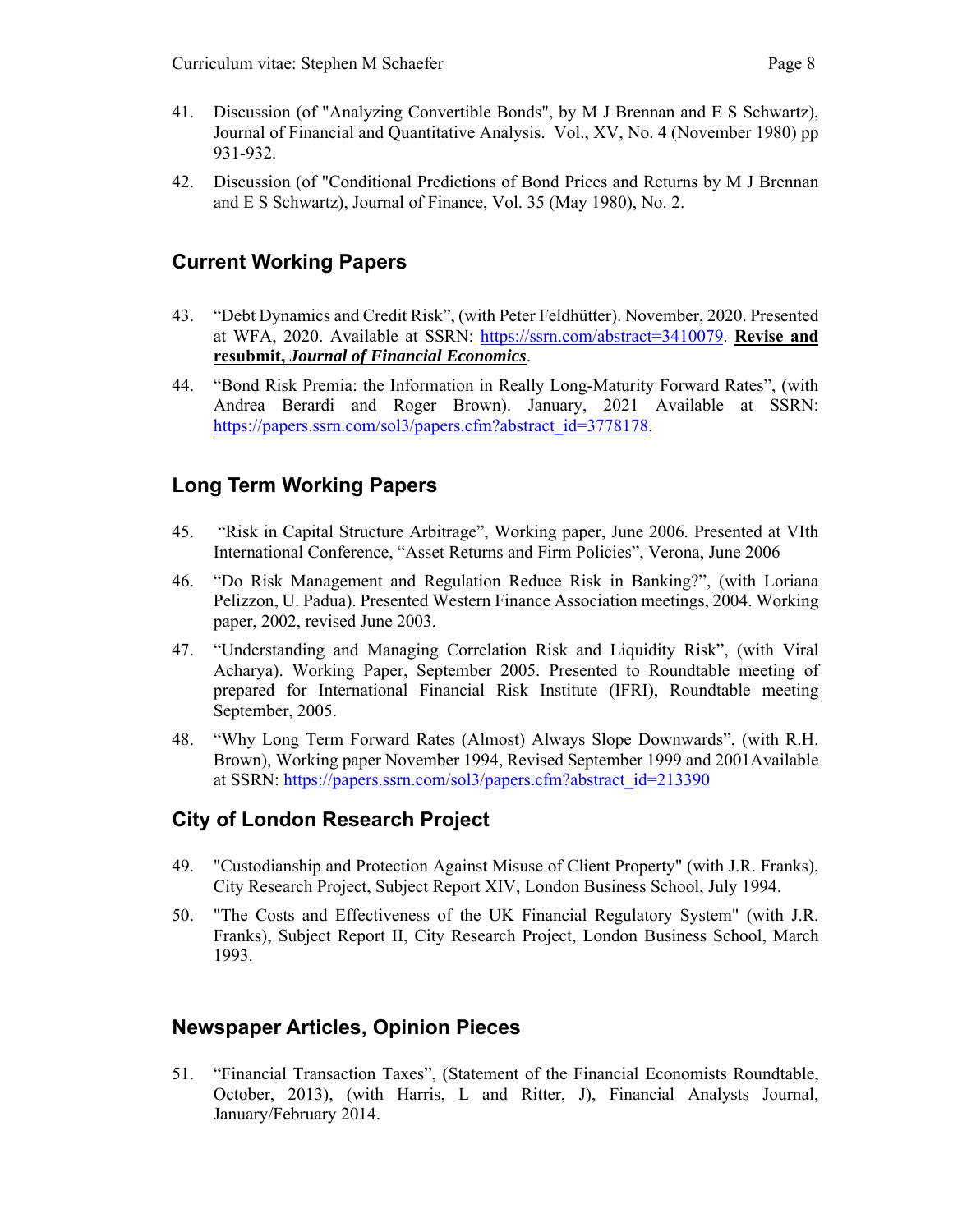- 52. "Managing the risks of liquidity and correlation", (with Viral Acharya), in Mastering Financial Management, Financial Times, April 2006.
- 53. "Principles of bond portfolio management", in Mastering Investment, Financial Times, 14 May 2001. Reprinted in James Pickford (ed.), Mastering Investment, FT-Prenice Hall, London, 2002.
- 54. "Corporate Bonds and Other Debt Instruments", in Mastering Investment, Financial Times, 21 May 2001. Reprinted in James Pickford (ed.), Mastering Investment, FT-Prentice Hall, London, 2002.

## **PhD Supervision**

- 1. Wayne Ferson (Chair, PhD Stanford University, 1982) "Expected Real Interest Rates and Consumption in Efficient Financial Markets: Theory and Tests". Current Position: Emeritus Professor of Finance, Marshall School, USC.
- 2. Roger Brown (Chair, PhD 1988, London Business School) Topic: "Index-Linked Government Bonds". Current Position: Consultant, formerly: Managing Director, UBS Warburg.
- 3. Anthony Neuberger (Chair, PhD 1991, London Business School) Topic: "Trading Strategies in the Presence of Private Information and Transaction Costs". Current Position: Professor, City University; formerly, Professor, University of Warwick.
- 4. Cecelia Reyes, (Chair, PhD) 1992, "Statistical Properties of Daily Returns on Foreign Exchange rates and a test of the Black-Scholes Paradigm on Foreign Exchange Options". Formerly: Chief Risk Office, Zurich Insurance.
- 5. Antonio Scallia (Chair, PhD 1996, London Business School), Topic: "Futures Markets". Current Position: Bank of Italy.
- 6. Man-Kit Lai, (Chair, PhD 1996, London Business School), Topic: "Market Transparency and Intraday Trade Behaviour in the London Stock Exchange). Currrent Position: Executive Training and Management Consultancy
- 7. Andrea Berardi (Chair, PhD 1997, London Business School), Topic: "Econometrics of the Real and Nominal Term Structure". Current Position: Researcher – University of Venice; formerly, Full Professor, University of Verona.
- 8. David Cox, (Chair, PhD 1999, London Business School), "General Equilibrium Models of Bond Markets with Taxation". Current Position: London Financial Studies.
- 9. Davide Menini (Chair, PhD 1999, London Business School), "A Study of 'Specialness' in the German Bond Market". Current Position: Managing Director, Morgan Stanley
- 10. Loriana Pelizzon (Chair, PhD 2002), "Risk Management and Capital Regulation in Banking". Current Position: Professor, Goethe University, Frankfurt and Professor, University of Venice.
- 11. Nicholas Rallis (Chair, PhD 2004, London Business School), Topic: "Asset Pricing with Non-Separable Utility".